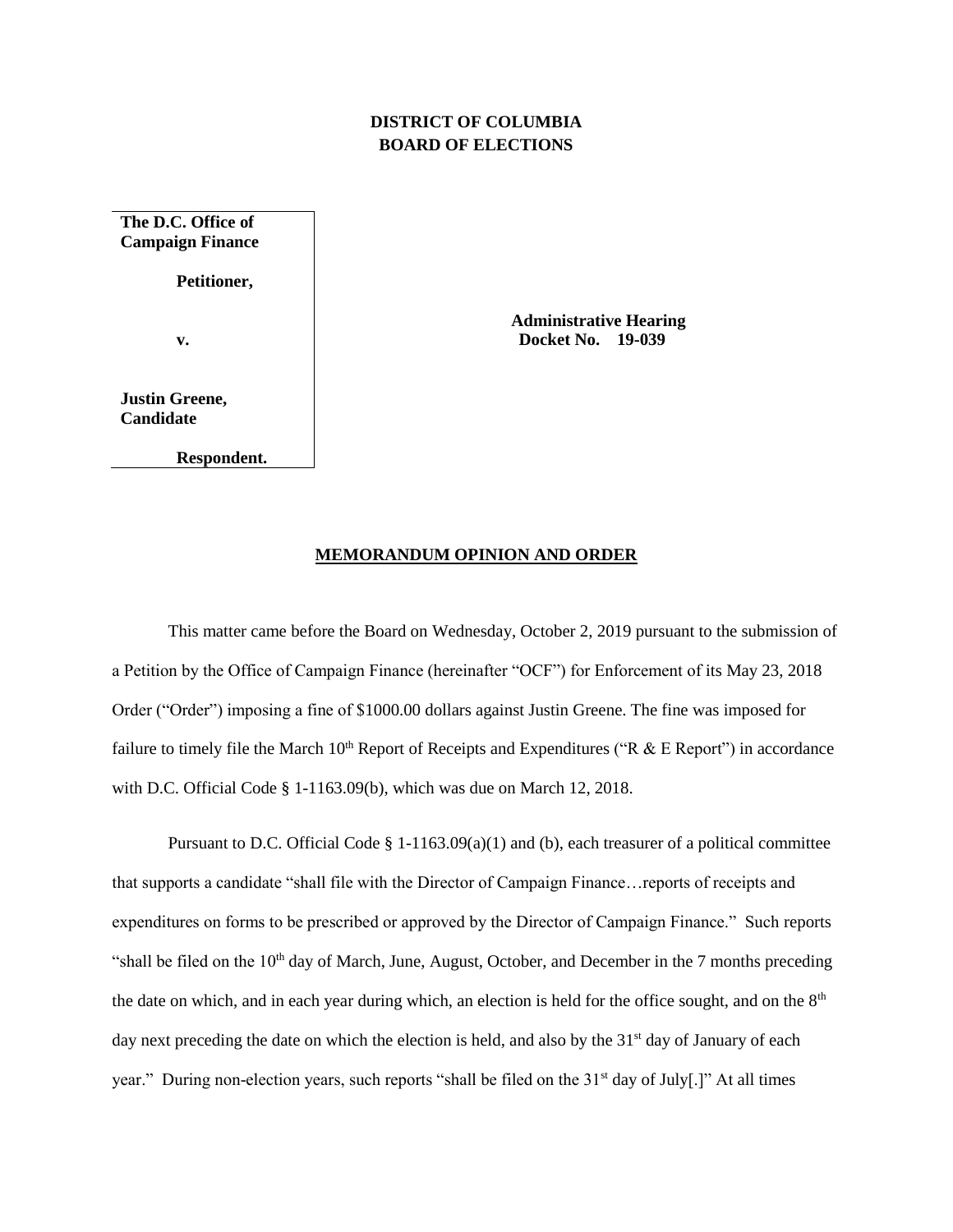pertinent hereto, Respondent was required to file by the required due date. Respondent failed to timely file the March  $10^{th}$  R & E Report by March 12, 2018.

Pursuant to 3 DCMR §§3709.3 and 3709.4, OCF issued to the Respondent a Notice of Hearing, Statement of Violations, and Order of Appearance ("Notice of Hearing") dated March 27, 2018 and April 17 2018, ordering him to appear at an informal hearing on April 9, 2018 and May 1, 2018, and show cause why he should not be found in violation of the D.C. Campaign Finance Act of 2011, as amended by D.C. Official Code § 1-1163.01 *et seq.*, and fined accordingly. Pursuant to 3 DCMR § 3709.4(f), the Notice of Hearing was served by regular mail on March 27, 2018 and April 17 2018. The Respondent did not appear at either of those hearings.

The penalty established by 3 DCMR  $\S$ § 3711.1(b) and 3711.2(f) for failure to file the March 10<sup>th</sup> R & E Report required by D.C. Official Code § 1-1163.09(b) is a fine of \$50 per day for each business day subsequent to the due date. In accordance with D.C. Official Code § 1-1163.35(a)(3) and 3 DCMR § 3711.5, Respondent may be fined a maximum of \$4,000 for failing to timely file an R  $\&$  E Report. Under 3 DCMR § 3711.8, for good cause shown, the Director of Campaign Finance may modify, rescind, dismiss, or suspend any fine. On the basis of the record and the recommendation of the Hearing Officer, the Director issued the Order imposing a fine of \$1000.00 dollars for failure to timely file the March 10<sup>th</sup> R & E Report, in accordance with D.C. Official Code § 1-1163.09(b). Because the Respondent did not seek review of the penalty with the Board of Elections pursuant to 3 DCMR § 3709.11, the fine of \$1000.00 became effective on June 14, 2018, the 16<sup>th</sup> business day following the issuance of the Order of the Director, pursuant to 3 DCMR §§ 3711.6 and 3711.7. Pursuant to 3 DCMR §§ 3711.6 and 3711.9, the deadline for payment of the fine imposed was June  $27$ ,  $2018$ , which was the  $10<sup>th</sup>$  business day after the effective date of the issuance of the Order. To date, the Respondent has failed to pay the fine imposed by the Order.

2